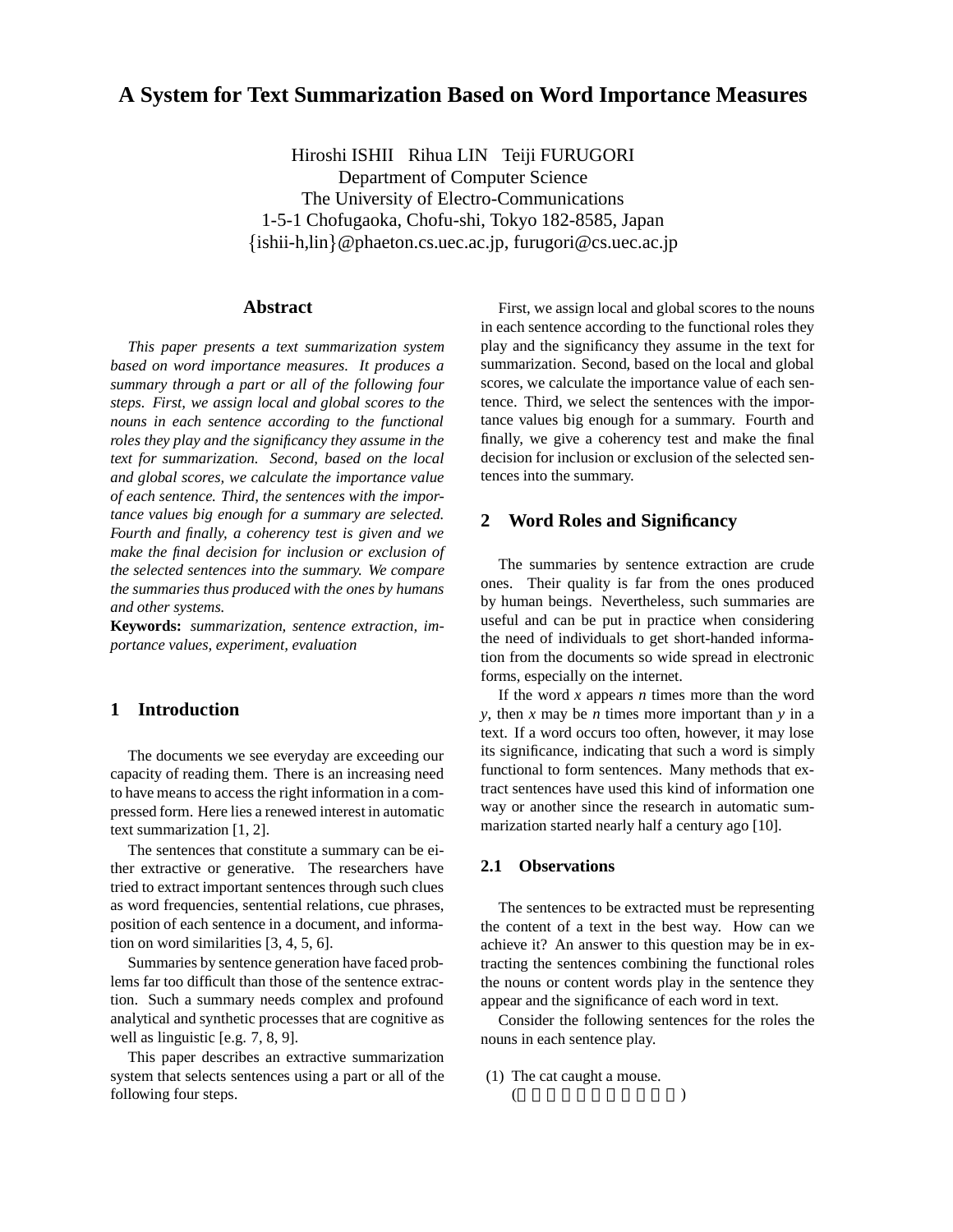- (2) A mouse was caught by the cat. (a) and  $\overline{a}$  (a) and  $\overline{a}$  and  $\overline{a}$  and  $\overline{a}$  and  $\overline{a}$  and  $\overline{a}$  and  $\overline{a}$  and  $\overline{a}$  and  $\overline{a}$  and  $\overline{a}$  and  $\overline{a}$  and  $\overline{a}$  and  $\overline{a}$  and  $\overline{a}$  and  $\overline{a}$  and  $\overline{a}$  and
- (3) I know the cat that caught a mouse. (and  $\overline{a}$ )

We observe that the focus is placed on *cat* in (1) and thus it is more important than *mouse*. This is not true in (2), however: *mouse* is more important than *cat* in this sentence. This is to say that the word in the subject position is more important than the word in the object position. In (3), both *mouse* and *cat* are in the object position. However, an emphasis is put on *cat* rather than on *mouse* in this case. This tells us that the word appearing in the main clause is more important than the word in the subordinate clauses.

It seems reasonable to assume from another observations that the words used repeatedly in text are more important than the words less frequently used. But then how can we count the words and measure the significancy of each word in text?

Words change their forms, but this is not really a problem in counting word frequencies. A big problem here is semantic. We use different words to express the same concept for rhetorical reasons. For instance, it is common for magazines to use a number of verbs to express the meaning in the verb to say: "the party *insists* {*maintains, argues, contends, ...*}", instead of "the party *says*."

We use a word with its topically similar words in a text, too. For instance, *doctor* and *nurse* are more likely to appear together than *doctor* and *highway* in medical texts. This means that the significancy of a word depends not only on its simple frequency count but also on its co-occurrence with its topically similar words.

### **2.2 Identicality and Similarity**

Our summarization system relies on the functional roles of nouns in a sentence and the word significancy in text to extract sentences. We see the word identicality and similarity here, as the measurement of the word significancy, depends on them.

*Identicality* In Japanese one can make compound nouns freely by connecting simple nouns and, as a result, we often use their shortened or abbreviated forms from the beginning or from the second time on in a text. A typical way:

> (**Den**ki-**tsu**shin-**dai**gaku) (Dentsudai)

(Den-tsu-dai) is the initialism of  $\frac{1}{2}$ 大学 (**Den**-ki/**tsu**-shin/**dai**-gaku). Thus, they are identical. One other typical way:

## (political reform) (reform)

(politics) and (reform) makes a compound noun (political reform). And can be identical to when they co-appear in

a text.

Another way of identicality occurs when expressing a person's name. We write a person name in three different ways: full name, surname, or given name, all followed by an honorific suffix. If his or her occupation is important one, then we sometimes use the occupation or position name in the place of the honorific or the occupation, or position name alone to express the person. For instance,

> (Suzuki Taro san) (Suzuki san) (Taro san)

(Hosokawa Morihiro shusho (Prime minister)) (Hosokawa shusho) (shusho)

*Similarity* The head noun, the last element in a compound noun, and initialism are to be used for shortened expressions. So, for (not the head noun) can't be identical to  $\sim$  However, one may say that and are at least closely related when they co-appear in a text. We thus say that a noun is similar to a compound noun if the latter contains the former as its part in certain ways.

# **3 Calculation of the Word Scores and Importance Value**

We call the score a word gets from its functional role the local importance and the score from the word significancy the global importance. We calculate the importance value of each sentence from the local and global importance scores.

### **3.1 Local Importance Score**

A syntactic analysis of each sentence is performed using the KNP analyzer [11] before the calculation of the importance values.

The local importance score of a word  $LI(w)$  is defined as :

 $LI(w)=(the score given to w)$  $+(the score given to the clause in which w appears)$ 

The score given to *w* or the clause in which *w* appears is empirical. We consider that a noun used with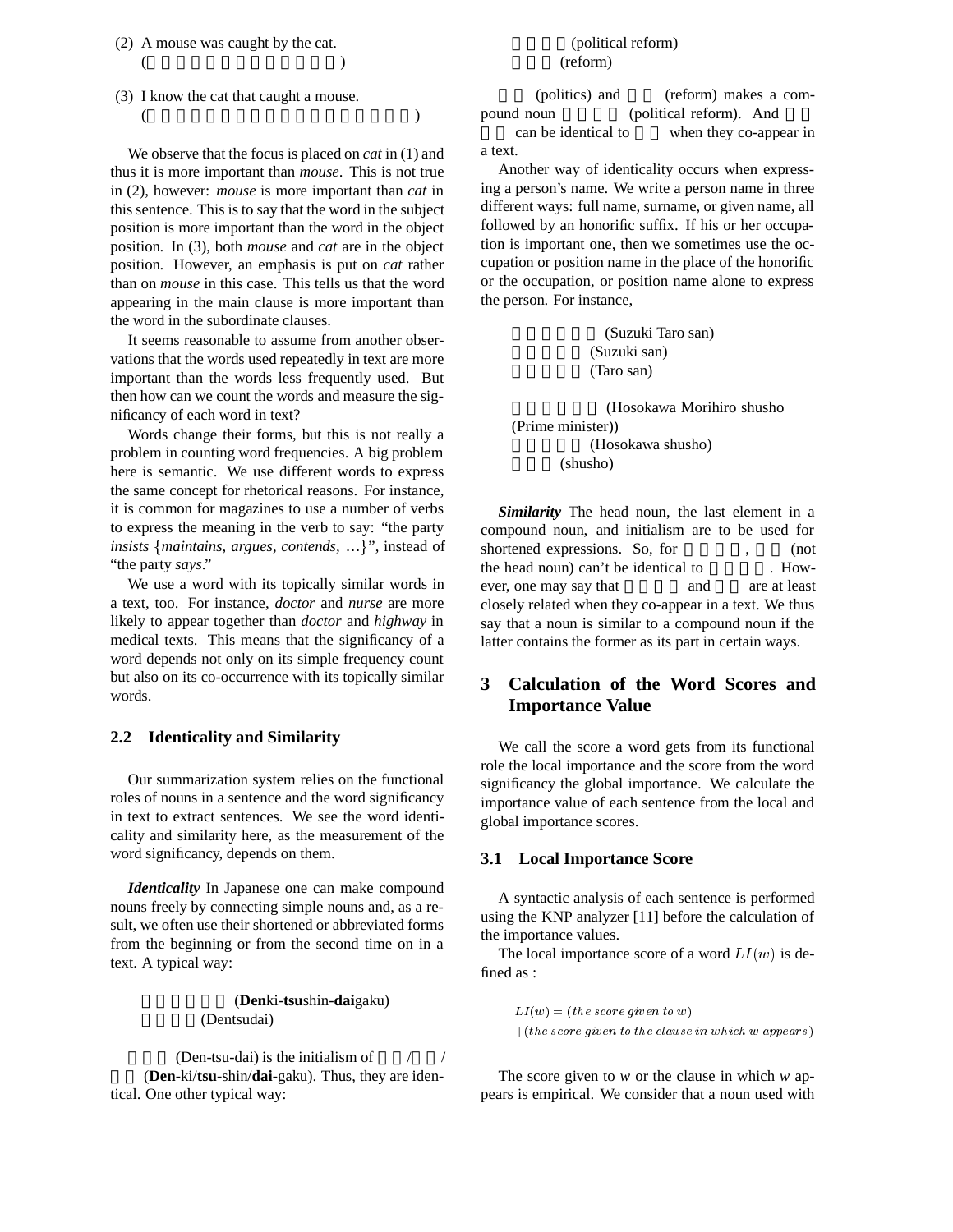the topical case markers such as and is the most important. Then follows a noun used with the subject case marker , a noun with object case marker , and a noun with any other case marker. We consider also that the words appearing in the main clause are more important than the words in subordinate clauses.



**Figure 1. Syntactic analysis and importance scores**

Figure 1 shows an output of the syntactic analysis and the order of word importance in a sentence. A noun phrase made by connecting nouns with the particle no( ) is considered to be a noun as a whole as is seen in the case of in Figure 1.

#### **3.2 Global Importance Score**

The global importance score of a word  $GI(w)$  is calculated by:

$$
GI(w) = \sum_{w'} (LI(w') \times Similarity(w, w'))
$$

where  $w'$  is similar words of  $w$  in text.

Here, we decide the similarity between  $w$  and  $w'$ by:

$$
Similarity(w,w') = \frac{CN}{TN}
$$

where  $CN$  is the number of simple nouns common in the two (compound) nouns and  $TN$  the total number of simple words in the two (compound) nouns.

Obviously, the similarity is 1 when  $w$  and  $w'$  are identical. The similarity between (simple nouns and  $\theta$  and is 2/3 and that of (Japanese movies; and ) and  $(American movies; \t and \t) is 2/4.$ 

### **3.3 Importance Value of Sentence**

The importance value of a sentence is calculated by the local importance and global importance scores. However, we do not calculate it simply by adding the importance values of words in the sentence. If we do this, a long sentence will get higher importance value

as it contains more words in it. To avoid this partiality, we divide compound sentence or complex sentence into simple ones, calculate the importance values of simple sentences, and use the highest value among them as the importance value of the compound sentence.

The importance value,  $IV$ , of each sentence,  $s$ , is defined as:

$$
IV(s) = \sum_{w \ in \ s} \sqrt{LI(w) \times GI(w)}
$$

#### **4 Summary Generation Processes**

We select sentences that get higher importance values to form a summary. Presumably such a summary consists of the sentences containing the words that play central roles in the text. However, a summary by sentence extraction has an avoidable deficiency in coherency. So, in the final step, we try to produce sentences restrictively so that the summary may become coherent and more readable.

## **4.1 Coherent Relation**

There are two main reasons that a summary by sentence extraction becomes incoherent. For a text to be coherent, sentences in it must have certain relations [12]. Consider the following texts.

- (1) Taro went to school. He ate Sushi at a cafeteria. The Sushi was good. But the price wasn't right.
- (2) Taro went to school. The Sushi was good.
- (3) Taro went to school. But the price wasn't right.

It is apparent that  $(1)$  is coherent as a text. But  $(2)$ and (3) are not. The reason for the incoherency is that the second sentence in (2) appears all over a sudden as nothing related to it is mentioned in the preceding sentence(s). The reason for the incoherency in  $(3)$  is the same as for (2), but there is one more irregularity in this case: the conjunction *But* is out of place.

We are able to make up the deficiency in (2) if we choose the second sentence in (1), too, and add it to the summary. When we find no such a sentence, we do nothing more as the sentence selected is the one to introduce new information.

We try to make up the deficiency observed in the use of conjunction in (3) by choosing the sentence just before the sentence in question, too, or rejecting its inclusion into the summary when such a word or phrase in the sentence is one of what we call elaborating connectives (e.g., *consequently, for instance, in other words,* etc.).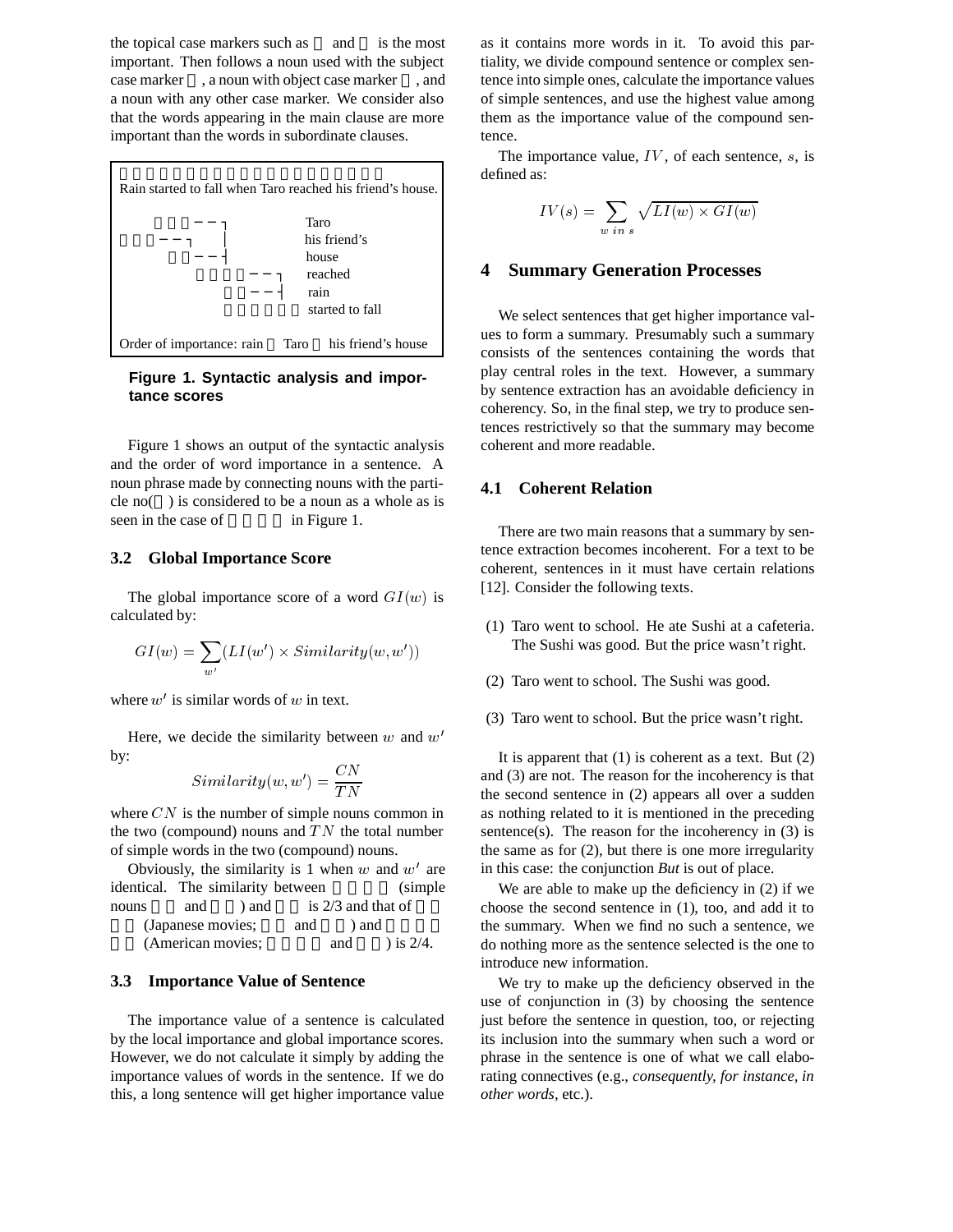1. Select the first sentence from the list of sentences;

- 2. If the sentence selected contains a connective word or phrase,
	- then [if it is an elaborating connective,

then [make the order of importance to be 0; {move the sentence to the end of list} go back to 1]

- else if the sentence just in front of this is already chosen for the summary,
	- then include the sentence selected to the summary

else lower the order of importance by 1; {move the sentence to the 2nd position in the list} go back to 1] else include it to the summary;

- 3. Remove from the list the sentence included into the summary;
- 4. Select the first sentences in the text that contain the words or concepts in the sentence just taken for the summary and add the sentences to the summary;
- 5. If the amount of sentences taken does not exceed the summary rate, then go back to 1.

**Figure 2. Algorithm to choose sentences for a summary**

### **4.2 Algorithm**

Figure 2 is the algorithm to choose the sentences for a summary after making a list of all the sentences in the descending order of importance.

The main process is to repeat selecting and then removing the topmost sentence in the list and selecting its associated sentences until the summary rate is satisfied. Here, the term associated sentences means the first sentences that introduced the words or concepts appearing in the topmost sentence.

A diversion to the main process occurs when the topmost sentence contains a connective word or phrase. We try to exclude such a sentence as unimportant from the summary if the connective used is an elaborating one. Otherwise, to make the summary coherent, we include the sentence into the summary if the preceding sentence in the text is already taken in the summary or lower the order of importance by 1 as the sentence would be structurally dependent on others.

# **5 Experiment and Results**

We tested our ideas by running an experiment. The test data used are provided by National Institute of Informatics(NII). They contain a set of 30 newspaper articles from the Mainichi Shimbun, a daily newspaper.

We set the importance score of each noun with its case marker to be in Table 1. We also set the importance score of a word in the main clause to be 3, in the subordinate clauses to be 2 or 1, depending on the distance from the main clause, and the summary rates(the number of sentences extracted / the number of sentences in the article) to be 10%, 30%, and 50%.

Table 2 shows the results(F-measure) from our experiment. Here, F-measure, Recall, and Precision are defined as:

F-measure  $= 2 * Recall * Precision / (Recall + Preci$ sion)

#### **Table 1. Importance scores of nouns**

| Case markers | Scores |
|--------------|--------|
| or           |        |
|              |        |
|              |        |
| others       |        |

**Table 2. Experimental results (1)**

| Methods                   | 10%   | 30%                 | 50%    |
|---------------------------|-------|---------------------|--------|
| Local importance          | 0.167 | 0.371               | 10.564 |
| Global importance         |       | $0.194$ 0.433 0.603 |        |
| Local and Global combined | 0.199 | 0.399               | 0.589  |

 $Recall =$  (the number of correct sentences by the system) / (the total number of correct sentences by human summarizers)

Precision  $=$  (the number of correct sentences by the system) / (the total number of sentences by the system)

The numbers in Table 2 indicate the ratios of sentences extracted by the system and the "correct sentences" extracted by human summarizers at NII.

Table 3 shows the results from other systems taken under the autopsy of the NII. Here, the result of the system number 8 is ours using the local and global importance combined. The sentences in Lead are taken from the beginning of each article until they satisfy the summary rate. The result of TF is based on term frequency counts alone.

We see from these results the following four points:

- (1) No systems work nearly as good as humans do.
- (2) Lead performs consistently better than TF.